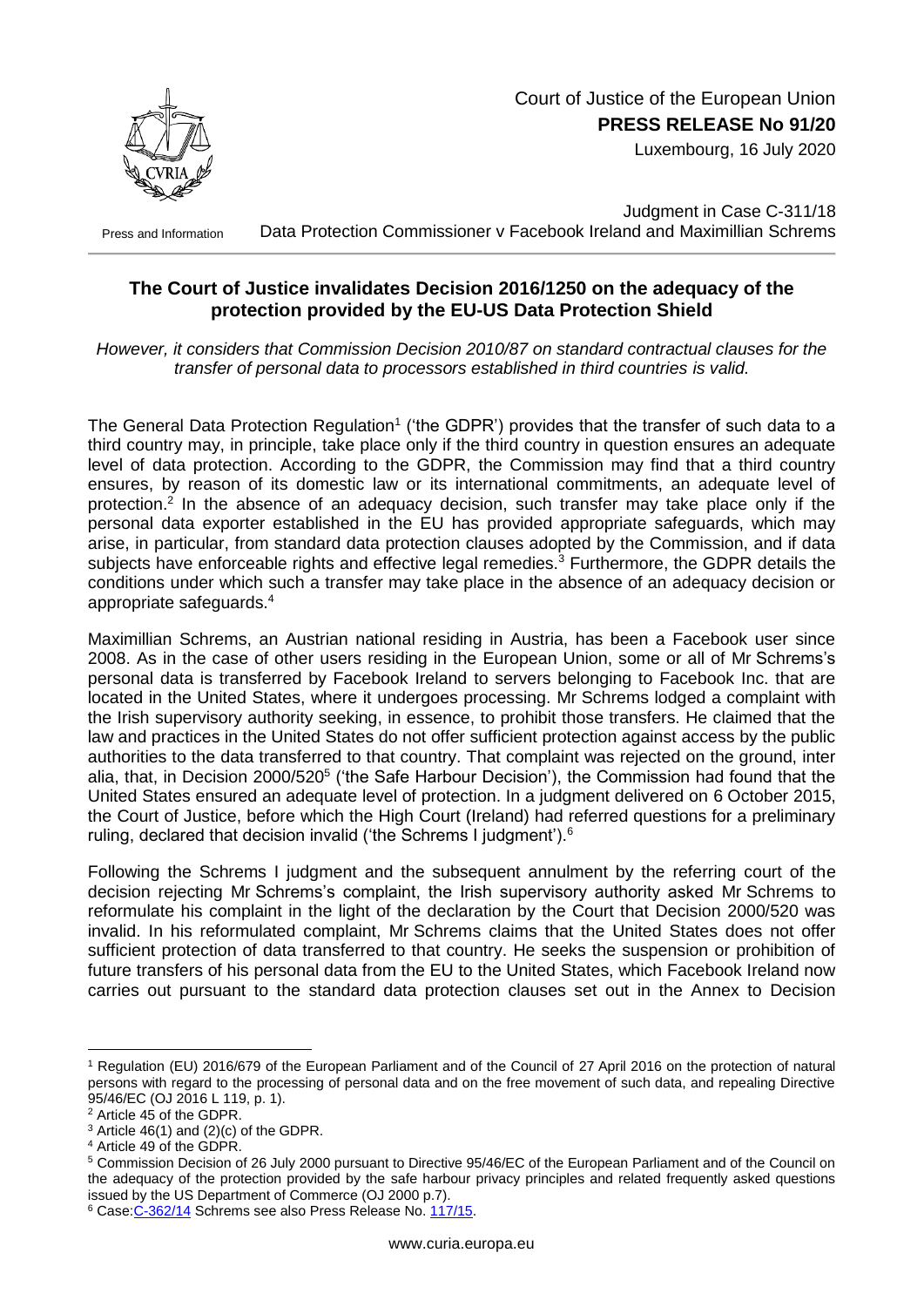2010/87.<sup>7</sup> Taking the view that the outcome of Mr Schrems's complaint depends, in particular, on the validity of Decision 2010/87, the Irish supervisory authority brought proceedings before the High Court in order for it to refer questions to the Court of Justice for a preliminary ruling. After the initiation of those proceedings, the Commission adopted Decision 2016/1250 on the adequacy of the protection provided by the EU-U.S. Privacy Shield<sup>8</sup> ('the Privacy Shield Decision').

By its request for a preliminary ruling, the referring court asks the Court of Justice whether the GDPR applies to transfers of personal data pursuant to the standard data protection clauses in Decision 2010/87, what level of protection is required by the GDPR in connection with such a transfer, and what obligations are incumbent on supervisory authorities in those circumstances. The High Court also raises the question of the validity both of Decision 2010/87 and of Decision 2016/1250.

## **In today's judgment, the Court of Justice finds that examination of Decision 2010/87 in the light of the Charter of Fundamental Rights has disclosed nothing to affect the validity of that decision. However, the Court declares Decision 2016/1250 invalid.**

The Court considers, first of all, that EU law, and in particular the GDPR, applies to the transfer of personal data for commercial purposes by an economic operator established in a Member State to another economic operator established in a third country, even if, at the time of that transfer or thereafter, that data may be processed by the authorities of the third country in question for the purposes of public security, defence and State security. The Court adds that this type of data processing by the authorities of a third country cannot preclude such a transfer from the scope of the GDPR.

Regarding the level of protection required in respect of such a transfer, the Court holds that the requirements laid down for such purposes by the GDPR concerning appropriate safeguards, enforceable rights and effective legal remedies must be interpreted as meaning that data subjects whose personal data are transferred to a third country pursuant to standard data protection clauses must be afforded a **level of protection essentially equivalent to that guaranteed within the EU by the GDPR, read in the light of the Charter.** In those circumstances, the Court specifies that **the assessment of that level of protection must take into consideration both the contractual clauses agreed between the data exporter established in the EU and the recipient of the transfer established in the third country concerned and, as regards any access by the public authorities of that third country to the data transferred, the relevant aspects of the legal system of that third country**.

Regarding the supervisory authorities' obligations in connection with such a transfer, the Court holds that, unless there is a valid Commission adequacy decision, those competent supervisory authorities are **required to suspend or prohibit a transfer of personal data to a third country where they take the view**, in the light of all the circumstances of that transfer, that the standard data protection clauses are not or cannot be complied with in that country and **that the protection of the data transferred that is required by EU law cannot be ensured by other means, where the data exporter established in the EU has not itself suspended or put an end to such a transfer**.

Next, the Court examines the validity of Decision 2010/87. The Court considers that the validity of that decision is not called into question by the mere fact that the standard data protection clauses in that decision do not, given that they are contractual in nature, bind the authorities of the third country to which data may be transferred. However, that validity, the Court adds, depends on whether the decision includes **effective mechanisms that make it possible, in practice, to ensure compliance with the level of protection required by EU law** and that **transfers of** 

1

 $7$  Commission Decision of 5 February 2010 on standard contractual clauses for the transfer of personal data to processors established in third countries under Directive 95/46/EC of the European Parliament and of the Council, as amended by Commission Implementing Decision (EU) 2016/2297 of 16 December 2016 (OJ 2016 L 344, p. 100).

<sup>8</sup> Commission Implementing Decision (EU) 2016/1250 of 12 July 2016 pursuant to Directive 95/46/EC of the European Parliament and of the Council on the adequacy of the protection provided by the EU-U.S. Privacy Shield (OJ 2016 L 207, p. 1).